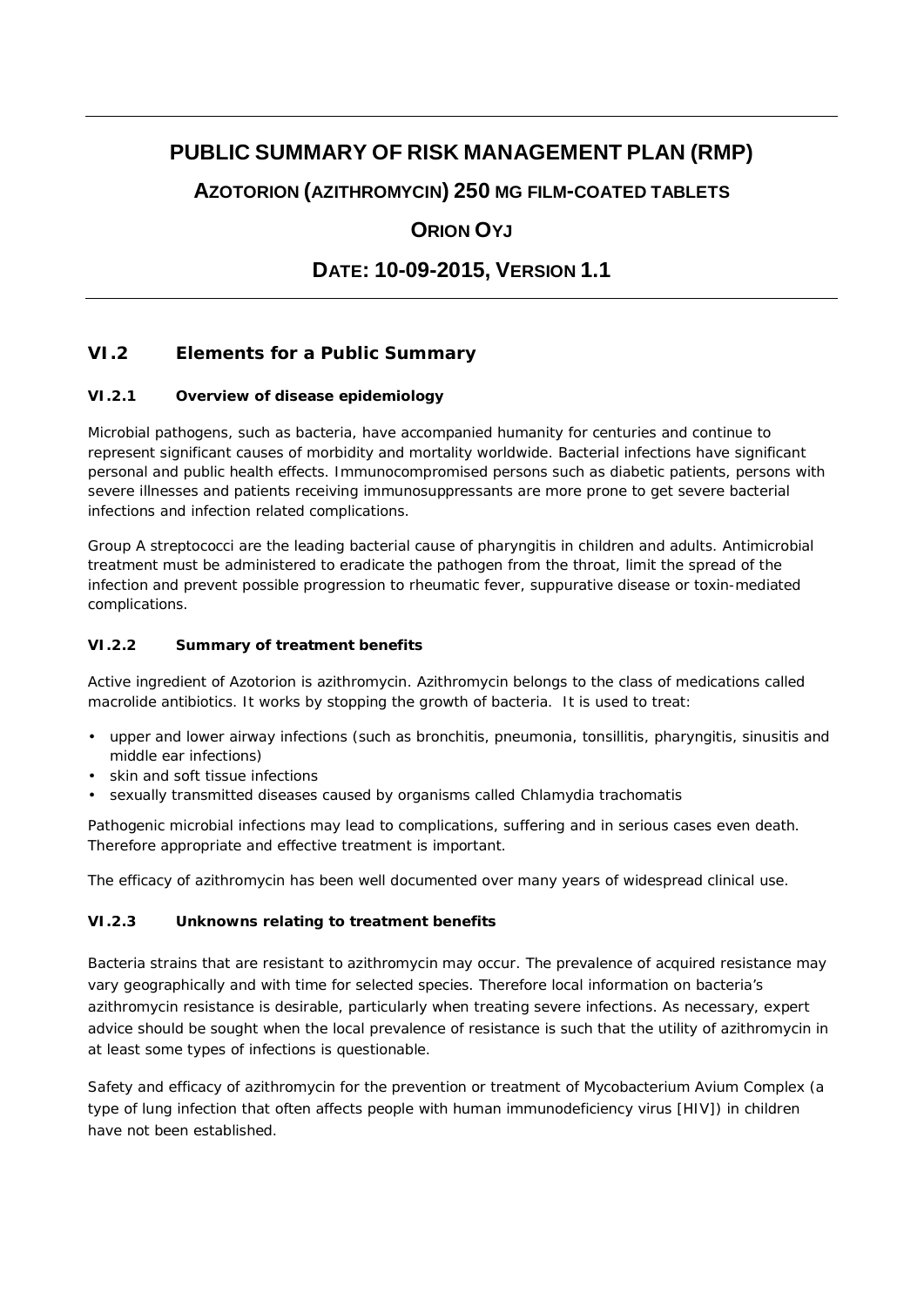## *VI.2.4 Summary of safety concerns*

| Summary of safety concerns |                                                   |  |
|----------------------------|---------------------------------------------------|--|
| Important identified risks | Anaphylaxis                                       |  |
|                            | Severe Cutaneous Adverse Reactions (SCARs)        |  |
|                            | Hepatic toxicity                                  |  |
|                            | Clostridium difficile associated diarrhoea (CDAD) |  |
|                            | Hearing impairment                                |  |
|                            | Exacerbation of symptoms of Myasthenia gravis     |  |
|                            | QT prolongation/Torsade de pointes                |  |
|                            | Drug-drug interactions with digoxin and           |  |
|                            | cyclosporine                                      |  |
| Important potential risk   | Superinfection                                    |  |
|                            |                                                   |  |
|                            | Drug-drug interactions with ergot derivatives and |  |
|                            | Coumarin-type oral anticoagulants                 |  |
| Missing information        | Administration during pregnancy and breast-       |  |
|                            | feeding                                           |  |
|                            | Effect on fertility                               |  |
|                            | Administration in patients with severe hepatic    |  |
|                            | disease                                           |  |

## **Important identified risks**

| <b>Risk</b>                                 | What is known                                                                                                                                                                                                                                                                                                | Preventability                                                                                                                                                                                                                                                                                                                                                                                                                                                                                                                                                                                                                              |
|---------------------------------------------|--------------------------------------------------------------------------------------------------------------------------------------------------------------------------------------------------------------------------------------------------------------------------------------------------------------|---------------------------------------------------------------------------------------------------------------------------------------------------------------------------------------------------------------------------------------------------------------------------------------------------------------------------------------------------------------------------------------------------------------------------------------------------------------------------------------------------------------------------------------------------------------------------------------------------------------------------------------------|
| Serious allergic reactions<br>(anaphylaxis) | Like other antibiotics,<br>azithromycin may cause<br>hypersensitivity (allergic)<br>reactions. In rare cases allergic<br>reactions, such as anaphylaxis,<br>may be serious and even life-<br>threatening. Symptoms of<br>anaphylaxis include e.g. itchy<br>rash, throat swelling, and low<br>blood pressure. | Patients who are allergic to<br>azithromycin or any other<br>macrolide antibiotic such as<br>erythromycin or clarithromycin or<br>any of the other ingredients of<br>this medicinal product must not<br>take this medicine.<br>If the patient suspects<br>hypersensitive (allergic)<br>reactions, patient should stop<br>taking azithromycin and contact<br>a doctor.<br>Symptoms of serious allergic<br>reaction requiring immediate<br>medical care are e.g. sudden<br>wheeziness, difficulty in<br>breathing, swelling of eyelids,<br>face or lips, rash or itching<br>(especially affecting the whole<br>body), and low blood pressure. |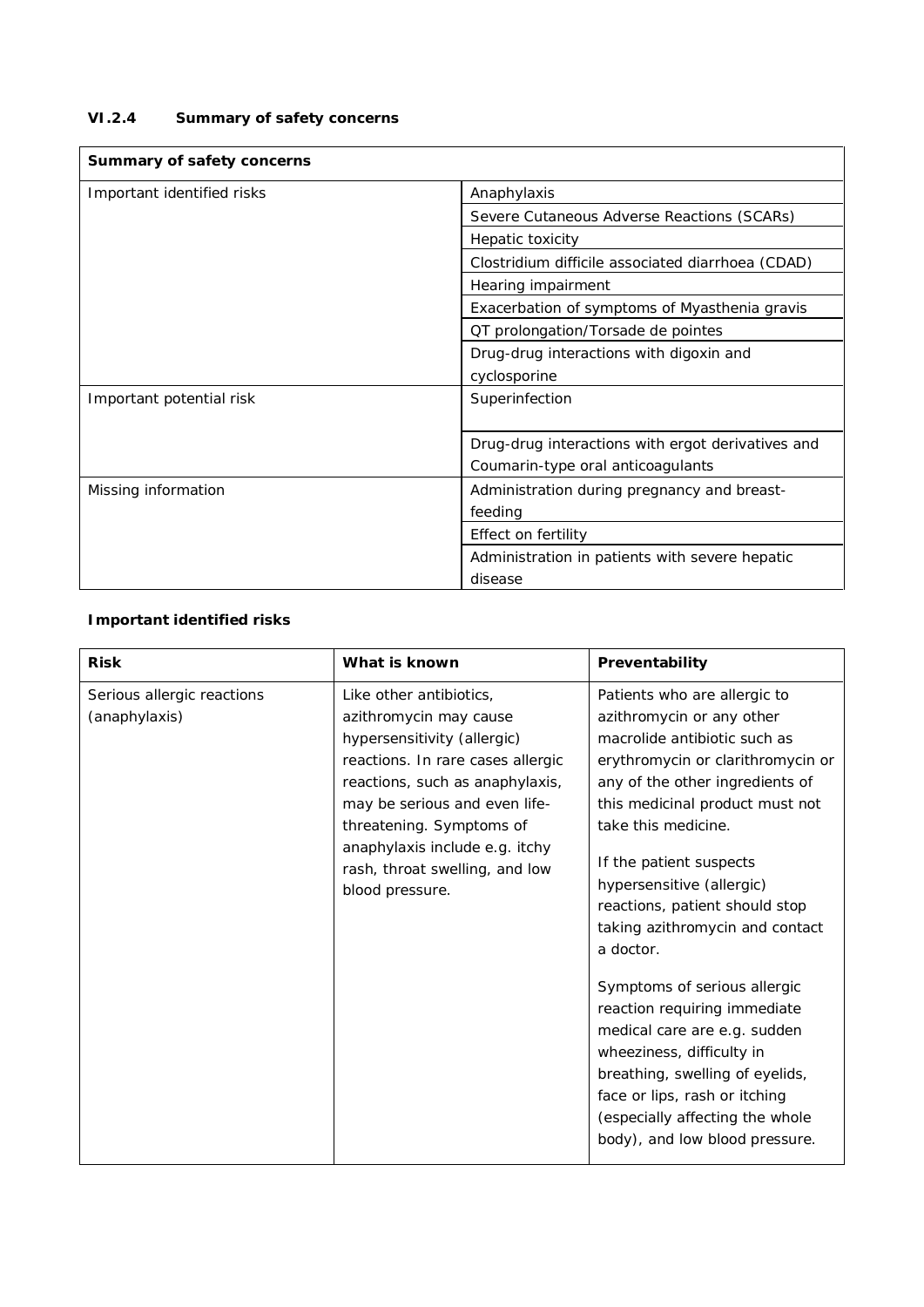| <b>Risk</b>                                                                                  | What is known                                                                                                                                                                                                                                                                                                                                                                                                                                                                                               | Preventability                                                                                                                                                                                                                          |
|----------------------------------------------------------------------------------------------|-------------------------------------------------------------------------------------------------------------------------------------------------------------------------------------------------------------------------------------------------------------------------------------------------------------------------------------------------------------------------------------------------------------------------------------------------------------------------------------------------------------|-----------------------------------------------------------------------------------------------------------------------------------------------------------------------------------------------------------------------------------------|
| Severe skin reactions (Severe<br><b>Cutaneous Adverse Reactions)</b>                         | Severe skin reactions such as<br>Stevens-Johnson syndrome and<br>toxic epidermal necrolysis (rarely<br>resulting in death) have been<br>reported in association with<br>azithromycin therapy.                                                                                                                                                                                                                                                                                                               | Azithromycin therapy needs to be<br>discontinued and doctor<br>contacted immediately, if the<br>patients gets severe skin rash<br>causing redness and flaking.                                                                          |
| Liver toxicity                                                                               | Cases of severe liver<br>inflammation potentially leading<br>to life-threatening liver failure<br>have been reported with<br>azithromycin. Some patients may<br>have had pre-existing hepatic<br>disease or may have been taking<br>other hepatotoxic medicinal<br>products.<br>Signs and symptoms of liver<br>dysfunction can be e.g. rapid<br>developing weakness associated<br>with yellowness of the skin and<br>eye whites, dark urine, bleeding<br>tendency temporary worsening of<br>brain function. | The use of azithromycin should<br>be undertaken with caution in<br>patients with liver disease. If<br>liver problems are suspected<br>doctor may check liver enzyme<br>values and azithromycin therapy<br>will be stopped if necessary. |
| Severe diarrhoea/bowel<br>inflammation (Clostridium difficile<br>associated diarrhoea)       | Clostridium difficile (certain kind<br>of bacteria) associated diarrhoea<br>has been reported with the use<br>of nearly all antibacterial agents,<br>including azithromycin. Diarrhoea<br>may range in severity from mild<br>diarrhoea to life-threatening<br>bowel inflammation.<br>Severe or prolonged diarrhoea,<br>which may have blood or mucus<br>in it, during or after treatment<br>with azithromycin, may be a sign<br>of serious bowel inflammation.                                              | If diarrhoea or loose stools<br>develop during or after<br>treatment, doctor should be<br>contacted at once.                                                                                                                            |
| Hearing impairment                                                                           | Hearing impairment including<br>deafness and/or tinnitus have<br>been reported as possible<br>adverse drug reactions of<br>azithromycin.                                                                                                                                                                                                                                                                                                                                                                    | If hearing impairment appears<br>doctor needs to be contacted.                                                                                                                                                                          |
| Worsening of symptoms of<br>Myasthenia gravis (neurologic<br>condition that may cause muscle | Worsening of the symptoms of<br>myasthenia gravis and new onset<br>of myasthenia syndrome have                                                                                                                                                                                                                                                                                                                                                                                                              | Before starting azithromycin<br>therapy doctor should be<br>informed if the patient has                                                                                                                                                 |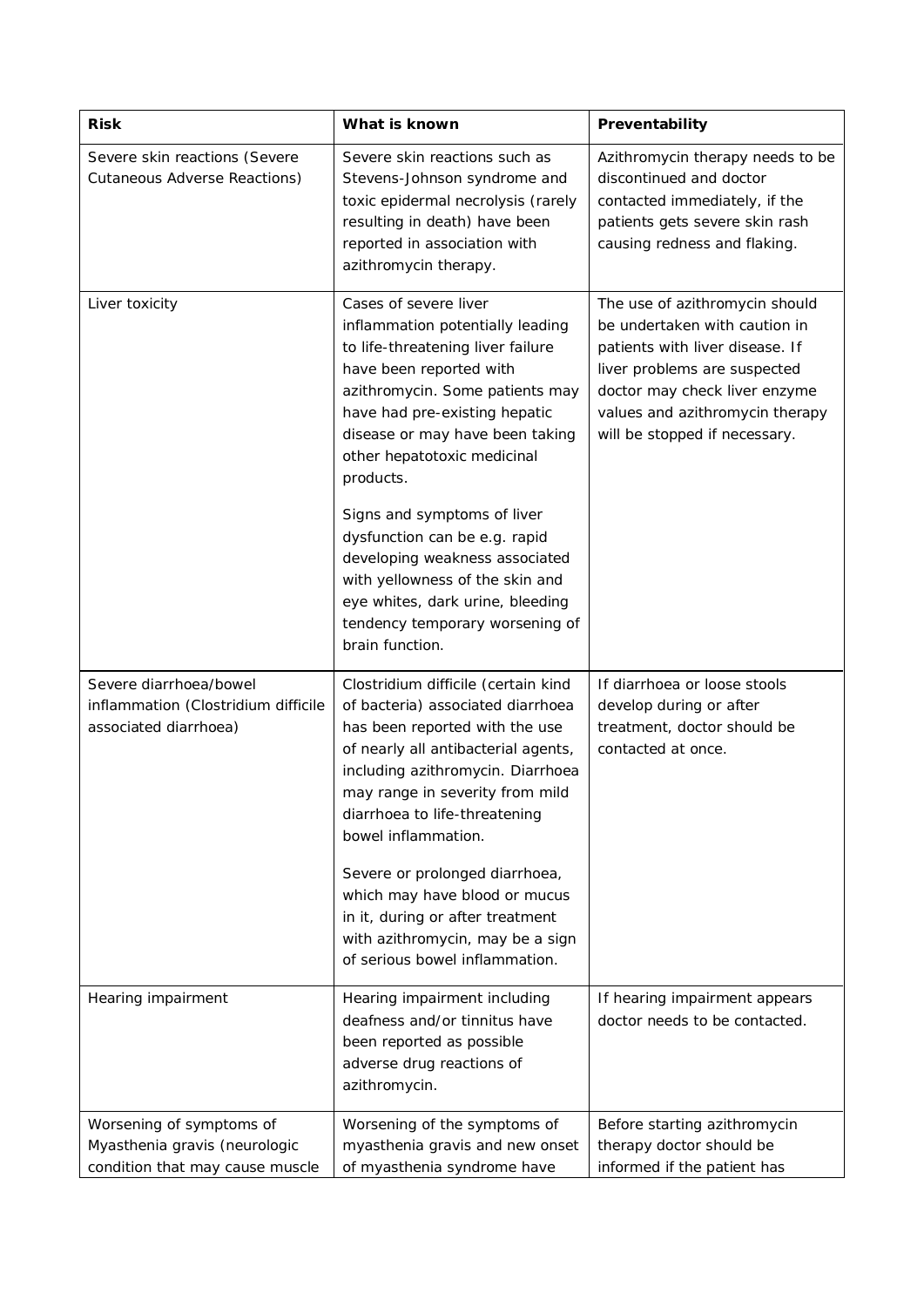| Risk                                                                                                                                                                                                              | What is known                                                                                                                                                                                                                                                                                                                                                                                                                                                                                                                                                                                                                                                                                                                                                                                                       | Preventability                                                                                                                                                                                                                                                                                                                                                                                      |  |
|-------------------------------------------------------------------------------------------------------------------------------------------------------------------------------------------------------------------|---------------------------------------------------------------------------------------------------------------------------------------------------------------------------------------------------------------------------------------------------------------------------------------------------------------------------------------------------------------------------------------------------------------------------------------------------------------------------------------------------------------------------------------------------------------------------------------------------------------------------------------------------------------------------------------------------------------------------------------------------------------------------------------------------------------------|-----------------------------------------------------------------------------------------------------------------------------------------------------------------------------------------------------------------------------------------------------------------------------------------------------------------------------------------------------------------------------------------------------|--|
| weakness)                                                                                                                                                                                                         | been reported in patients<br>receiving azithromycin therapy.                                                                                                                                                                                                                                                                                                                                                                                                                                                                                                                                                                                                                                                                                                                                                        | myasthenia gravis.                                                                                                                                                                                                                                                                                                                                                                                  |  |
| Abnormal heart rhythm and<br>serious heart rhythm<br>disturbances (QT prolongation /<br>Torsade de pointes)                                                                                                       | Abnormal heart rhythm<br>(prolonged QT interval)<br>predisposing to serious heart<br>rhythm disturbances has been<br>seen in treatment with other<br>antibiotics belonging to the same<br>group (macrolides), including<br>azithromycin.<br>Caution is required when treating<br>patients who:<br>were born with or have had<br>condition<br>with<br>abnormal<br>heart rhythm (seen on ECG,<br>electrical recording of the<br>heart)<br>are taking other medicines<br>$\bullet$<br>that may cause<br>abnormal<br><b>ECG</b> changes<br>have salt imbalance in the<br>$\bullet$<br>blood (especially low level of<br>potassium or magnesium in<br>the blood)<br>have a very<br>slow<br>heart<br>$\bullet$<br>rhythm (called 'bradycardia'),<br>have a weak heart (heart<br>failure)<br>are women of elderly patients | Before treatment is initiated<br>patient should inform and discuss<br>with doctor of:<br>any heart problems currently<br>٠<br>or in the past<br>diagnosed prolonged QT<br>$\bullet$<br>interval personally or in<br>family history<br>all concomitant medications<br>$\bullet$<br>diagnosed salt imbalance in<br>$\bullet$<br>blood or conditions that may<br>cause disturbances in salt<br>balance |  |
| Azithromycin interaction with<br>digoxin (used to treat heart<br>failure) and cyclosporine (used to<br>suppress the immune system to<br>prevent and treat rejection of a<br>transplanted organ or bone<br>marrow) | Concomitant administration of<br>azithromycin with digoxin or<br>cyclosporine may increase<br>concentration of digoxin or<br>cyclosporine in blood                                                                                                                                                                                                                                                                                                                                                                                                                                                                                                                                                                                                                                                                  | Doctor should be informed of all<br>concomitant medication before<br>onset of azithromycin therapy. If<br>concomitant administration is<br>necessary digoxin and<br>cyclosporine levels in blood can<br>be monitored and doses<br>adjusted, if necessary.                                                                                                                                           |  |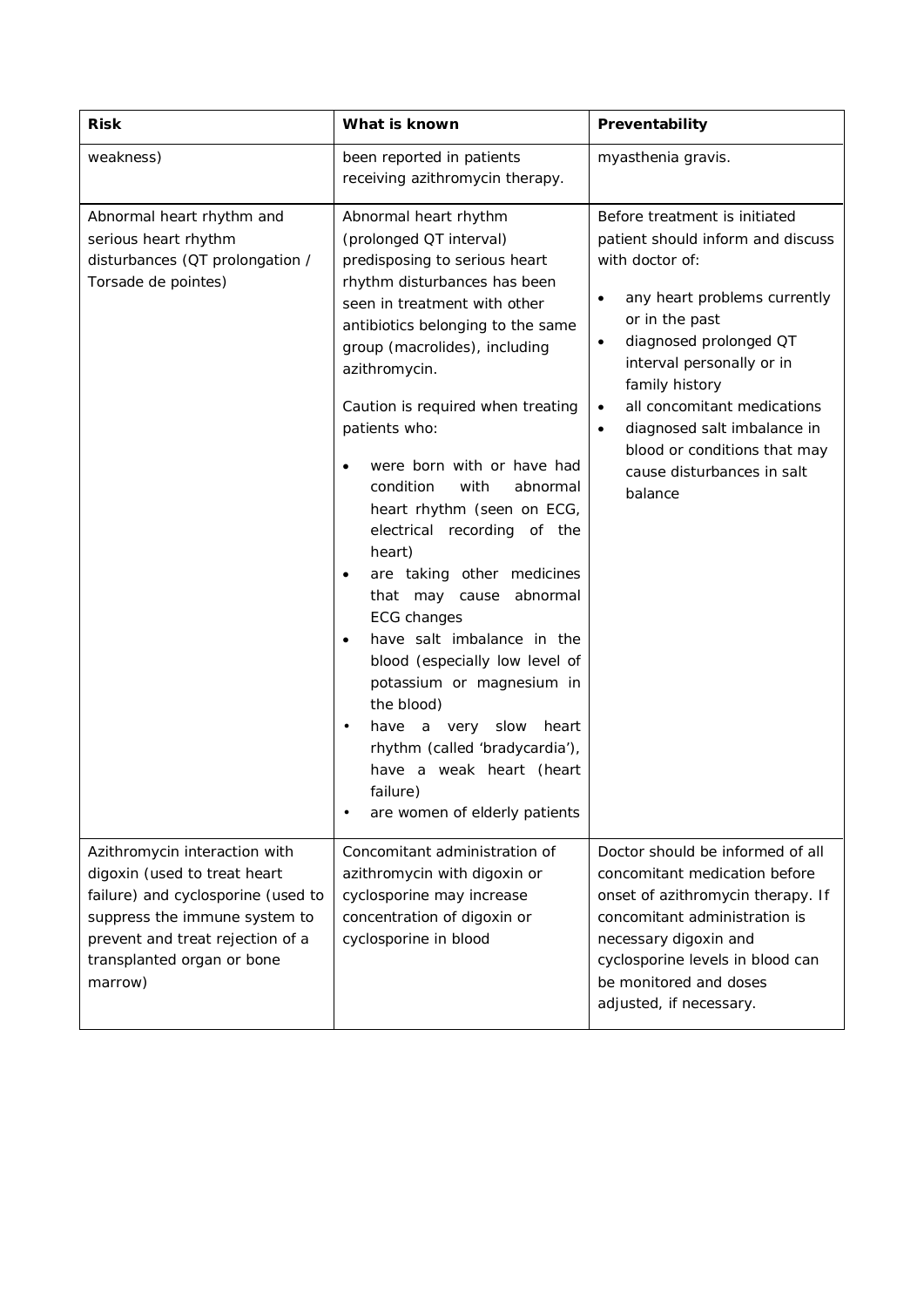### **Important potential risks**

| <b>Risk</b>                                                                                                                                                                                                                                                | What is known (Including reason why it is considered a<br>potential risk)                                                                                                                                                                                                                                                                                                                                                                                                                                                                                                                                  |
|------------------------------------------------------------------------------------------------------------------------------------------------------------------------------------------------------------------------------------------------------------|------------------------------------------------------------------------------------------------------------------------------------------------------------------------------------------------------------------------------------------------------------------------------------------------------------------------------------------------------------------------------------------------------------------------------------------------------------------------------------------------------------------------------------------------------------------------------------------------------------|
| Superinfection (a new infection<br>occurring in a patient having a<br>pre-existing infection)                                                                                                                                                              | As with any antibiotic preparation, observation for signs of<br>superinfection with non-susceptible organisms, including fungi is<br>recommended.                                                                                                                                                                                                                                                                                                                                                                                                                                                          |
| Azithromycin interaction with<br>medicines belonging to the group<br>of ergot derivatives (e.g. to treat<br>migraine) and medicines used to<br>prevent blood clots/blood<br>thinning medicines (Coumarin-<br>type oral anticoagulants such as<br>warfarin) | In patients receiving ergot derivatives, ergotism (effect of long term<br>ergot poisoning) has been precipitated by coadministration of some<br>macrolide antibiotics. Azithromycin and ergot derivatives should not<br>be coadministered.<br>There have been reports received in the post-marketing period of<br>potentiated anticoagulation subsequent to coadministration of<br>azithromycin and coumarin-type oral anticoagulants. More frequent<br>blood coagulation tests may be necessary when azithromycin is used<br>in patients receiving coumarin-type oral anticoagulants such as<br>warfarin. |

### **Missing information**

| <b>Risk</b>                                             | What is known                                                                                                                                                                                                                                                                                                                                                                                                                                                                                                                                                                                                 |
|---------------------------------------------------------|---------------------------------------------------------------------------------------------------------------------------------------------------------------------------------------------------------------------------------------------------------------------------------------------------------------------------------------------------------------------------------------------------------------------------------------------------------------------------------------------------------------------------------------------------------------------------------------------------------------|
| Administration during pregnancy<br>and breast-feeding   | There are no adequate data from the use of azithromycin in pregnant<br>women. In reproduction toxicity studies in animals azithromycin was<br>shown to pass the placenta, but no teratogenic effects were<br>observed. The safety of azithromycin has not been confirmed with<br>regard to the use of the active substance during pregnancy.<br>Azithromycin has been reported to be secreted into human breast<br>milk, but there are no adequate and well-controlled clinical studies in<br>nursing women that have characterized the pharmacokinetics of<br>azithromycin excretion into human breast milk. |
| Effect on fertility                                     | In fertility studies conducted in rat, reduced pregnancy rates were<br>noted following administration of azithromycin. The relevance of this<br>finding to humans is unknown.                                                                                                                                                                                                                                                                                                                                                                                                                                 |
| Administration in patients with<br>severe liver disease | There are no studies of azithromycin therapy in this patient group.                                                                                                                                                                                                                                                                                                                                                                                                                                                                                                                                           |

### *VI.2.5 Summary of risk minimisation measures by safety concern*

All medicines have a Summary of Product Characteristics (SmPC) which provides physicians, pharmacists and other health care professionals with details on how to use the medicine, the risks and recommendations for minimising them. An abbreviated version of this in lay language is provided in the